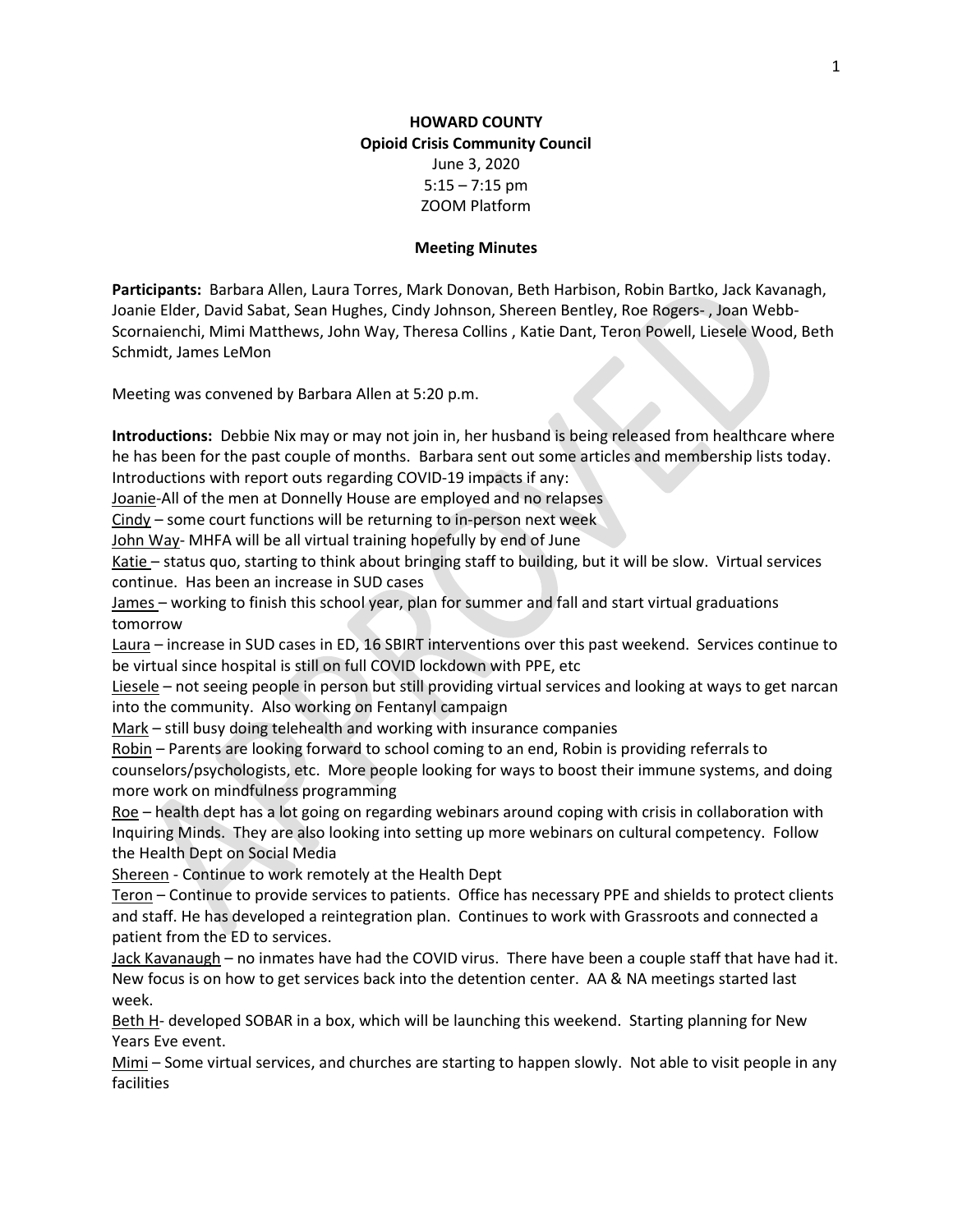Beth S – continuing to provide remote family peer support. Launched a bunch of state-wide support groups and webinars. Have not been able to launch the restaurant support project.

Theresa – in last 2 weeks there has been an increase in overdoses. All have occurred in residences or hotel rooms when person was alone. HC is down in non-fatals by about 19%. Up 25% in fatals compared to same time last year

Sean Hughes – Thanks to all that everyone is doing; especially the health dept and school system Barbara – seen increases in applications for recovery housing scholarships. These are needed when people are getting out of detox, treatment or detention. If not able to go "bed to bed" may have to find a way to quarantine. So far able to get all applicants into safe housing. New brochure from Institutes for Behavior Resources (IBR)/REACH in Baltimore called "asked & answered". Answers 5 critical questions for understanding the value of MAT in opioid use disorder treatments.

Minutes were approved with a change to the spelling of Robin's name. There were also a couple of highlighted areas that required info/corrections. A motion by Beth H and Joanie E seconded their approval.

## Updates/Announcements:

- o Ginger Rosella, an advocate with MCF, was killed in a car accident over Memorial Day weekend. She had lost her son Jake to SUD 6yrs ago. She was a great advocate and will be sorely missed for her advocacy and services to families.
- $\circ$  Roe announced that Bureau of Behavioral Health had created video clips on Foreign born, overdose response, MH awareness. Facebook live event occurred with Inquiring Minds and another planned that will include peers as well as with a doctor re: COVID. More Instagram, twitter & FB videos to come. Ten different 10 COVID resource and response webinars have occurred in the past couple of months. All have been recorded and can be found on **HCLHIC.org** website's behavioral health page.

## Agency updates:

Discussion of Executive Order draft – Cindy and Sean H. provided some legal feedback to Barbara. Barbara continues to work on the draft. The Fire & Rescue rep has been updated to Eric Hann vs Matt Levy on the membership list. Cindy did speak with Judge Zwaig, who expressed interest in participating and will hopefully join our meeting next month. There are a couple of other participants that are interested in participating so the list continues to be updated.

\*Is there an interest in extending the OCCC to 15 months vs 12 since there has been a hold due to COVID? Cindy would like the group to continue as long as it is needed. Teron agrees that it should continue since there is likely to be an increase in the #s as a result of the pandemic. Katie is also in agreement with extending. Many others in the group agreed that extending the time the OCCC is in place is important and necessary, especially if the county exec is supportive and agrees that it is necessary. Barbara will include the extension in the updated executive order.

#### Barbara requested the support of a co-chair. A volunteer please!

Let's also not forget alcohol, as it is a major substance abused in the community.

There is an OOCC grant opportunity that Liesele is facilitating. It is due this Fri, 6/5/20.